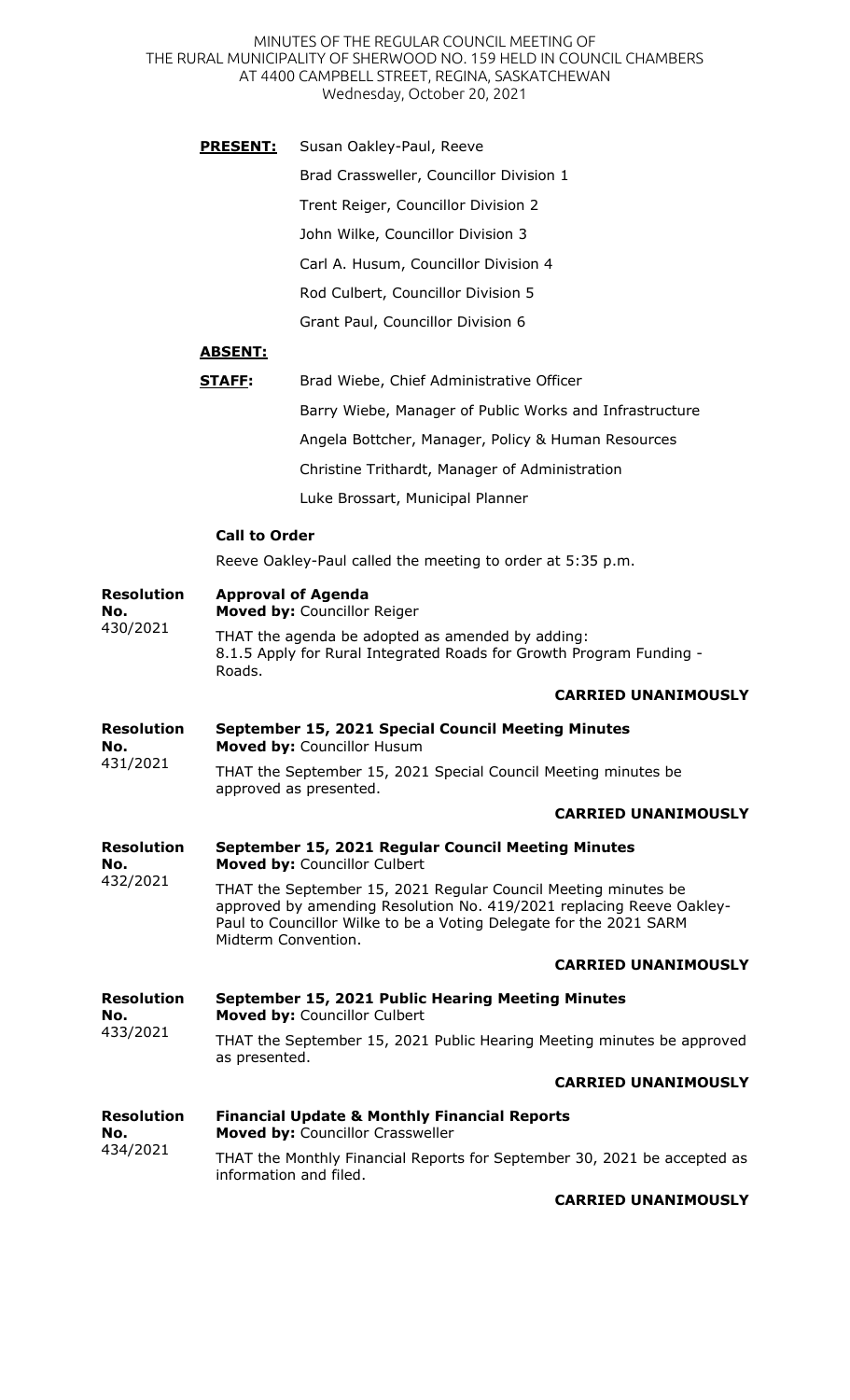#### MINUTES OF THE REGULAR COUNCIL MEETING OF THE RURAL MUNICIPALITY OF SHERWOOD NO. 159 HELD IN COUNCIL CHAMBERS AT 4400 CAMPBELL STREET, REGINA, SASKATCHEWAN Wednesday, October 20, 2021

| <b>Resolution</b><br>No.<br>435/2021 | <b>Monthly Reserve Fund Summary</b><br>Moved by: Councillor Reiger                                                                                                                                                                |
|--------------------------------------|-----------------------------------------------------------------------------------------------------------------------------------------------------------------------------------------------------------------------------------|
|                                      | THAT the Monthly Reserve Fund Summary for September 30, 2021 be<br>accepted as information and filed.                                                                                                                             |
|                                      | <b>CARRIED UNANIMOUSLY</b>                                                                                                                                                                                                        |
| <b>Resolution</b><br>No.<br>436/2021 | <b>List of Accounts for Review</b><br>Moved by: Councillor Crassweller                                                                                                                                                            |
|                                      | THAT cheque numbers 19712 to 19760 totaling \$1,311,454.80 for<br>September 2021, as outlined in the List of Accounts for Review, attached to<br>and forming part of these minutes, be accepted as information and filed;<br>and, |
|                                      | THAT the Payroll and Electronic Funds Transfers for September 2021<br>totaling \$442,964.08 be ratified.                                                                                                                          |
|                                      | <b>CARRIED UNANIMOUSLY</b>                                                                                                                                                                                                        |
| <b>Resolution</b><br>No.             | <b>Public Works Operations and Projects Update - September</b><br>Moved by: Councillor Husum                                                                                                                                      |
| 437/2021                             | THAT the September Public Works Operations and Projects Update report<br>be accepted as information and filed.                                                                                                                    |
|                                      | <b>CARRIED UNANIMOUSLY</b>                                                                                                                                                                                                        |
| <b>Resolution</b><br>No.             | <b>Closed Session</b><br>Moved by: Councillor Reiger                                                                                                                                                                              |
| 438/2021                             | THAT this meeting go into closed session at 6:15 p.m.                                                                                                                                                                             |
|                                      | <b>CARRIED UNANIMOUSLY</b>                                                                                                                                                                                                        |
| <b>Resolution</b><br>No.<br>439/2021 | <b>Reconvene</b><br>Moved by: Councillor Husum                                                                                                                                                                                    |
|                                      | THAT this meeting reconvene into regular session at 6:37 p.m.                                                                                                                                                                     |
|                                      | <b>CARRIED UNANIMOUSLY</b>                                                                                                                                                                                                        |
| <b>Resolution</b><br>No.<br>440/2021 | <b>RBDB Deficiencies Update</b><br>Moved by: Councillor Reiger                                                                                                                                                                    |
|                                      | THAT the RBDB Deficiencies Update report be accepted as information and<br>filed.                                                                                                                                                 |
|                                      | <b>CARRIED UNANIMOUSLY</b>                                                                                                                                                                                                        |
| <b>Resolution</b><br>No.<br>441/2021 | <b>Culvert Replaced on Twp 182 (Inland Drive)</b><br>Moved by: Councillor Crassweller                                                                                                                                             |
|                                      | THAT the Culvert Replaced on Twp 182 (Inland Drive) report be accepted<br>as information and filed.                                                                                                                               |
|                                      | <b>CARRIED UNANIMOUSLY</b>                                                                                                                                                                                                        |
| <b>Resolution</b><br>No.<br>442/2021 | <b>Results of GravelT01 (Plow Truck) Auction</b><br>Moved by: Councillor Wilke                                                                                                                                                    |
|                                      | THAT the Results of GravelT01 (Plow Truck) Auction report be accepted as<br>information and filed.                                                                                                                                |
|                                      | <b>CARRIED UNANIMOUSLY</b>                                                                                                                                                                                                        |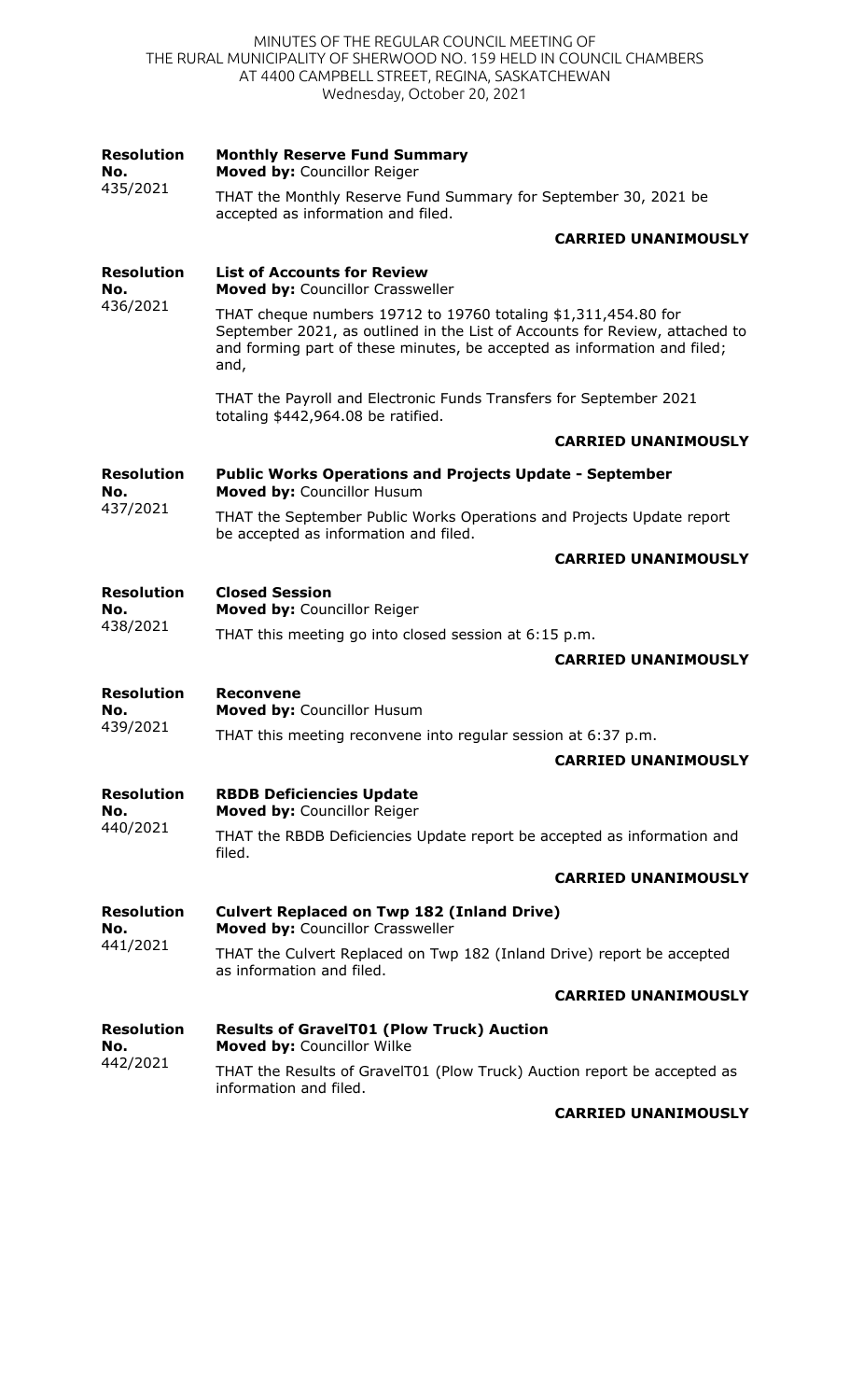| <b>Resolution</b><br>No.<br>443/2021 | Apply for Rural Integrated Roads for Growth Program Funding -<br><b>Roads</b><br>Moved by: Councillor Husum                                                                                                                                           |
|--------------------------------------|-------------------------------------------------------------------------------------------------------------------------------------------------------------------------------------------------------------------------------------------------------|
|                                      | THAT Council approves Administration to apply to the SARM Rural<br>Integrated Roads for Growth (RIRG) Program to help fund the following<br>road project:                                                                                             |
|                                      | 1. Clay cap and gravel the west section of Armour Road (Twp Rd 182)<br>from the Regina Bypass (Hwy 11) to Range Road 2212 (Sherwood<br>Forest Road) for a total length of 3.5 miles.                                                                  |
|                                      | <b>CARRIED UNANIMOUSLY</b>                                                                                                                                                                                                                            |
| <b>Resolution</b><br>No.<br>444/2021 | <b>Recess</b><br>Moved by: Councillor Husum                                                                                                                                                                                                           |
|                                      | THAT this meeting go into recess at 6:51 p.m.                                                                                                                                                                                                         |
|                                      | <b>CARRIED UNANIMOUSLY</b>                                                                                                                                                                                                                            |
|                                      | <b>Reconvene</b><br>Moved by: Reeve Oakley-Paul                                                                                                                                                                                                       |
|                                      | THAT this meeting reconvene into regular session at 7:02 p.m.                                                                                                                                                                                         |
| <b>Resolution</b><br>No.<br>445/2021 | SU 21-016: Surface Parcel Subdivision to separate one 8.09 hectare<br>(20 acre) parcel from source quarter section located at SE 1/4 14-18-<br>21-W2M                                                                                                 |
|                                      | Moved by: Councillor Culbert<br>THAT proposed subdivision application SU 21-016 (Community Planning File                                                                                                                                              |
|                                      | R0757-21R), which intends to subdivision one 8.09ha (20.00ac) parcel<br>from a source quarter section located at SE 1/4 14-18-21-W2M be<br>recommended for approval by Community Planning with the following<br>consideration:                        |
|                                      | 1. 10 metre (32.8 ft) width of Road widening to be dedicated by plan of<br>survey along the frontage of Township Road 182 (Armour Road) for the<br>proposed parcel and the source quarter section.                                                    |
|                                      | 2. 5 metre (16.4 ft) width of Road widening to be dedicated by plan of<br>survey along the frontage of Range Road 2211 for the proposed parcel<br>and the source quarter section.                                                                     |
|                                      | 3. That a servicing agreement is required to be signed prior to final<br>subdivision approval.                                                                                                                                                        |
|                                      | <b>CARRIED UNANIMOUSLY</b>                                                                                                                                                                                                                            |
| <b>Resolution</b><br>No.<br>446/2021 | RZ 21-004: Rezoning from AG to HC for future Parcel A, within NE<br>1/4 Sec. 5-17-20-W2<br>Moved by: Councillor Crassweller                                                                                                                           |
|                                      | THAT Bylaw No. 16/21 - A Bylaw to amend the RM of Sherwood Zoning<br>Bylaw No. 18/17, be read a first time                                                                                                                                            |
|                                      | <b>CARRIED UNANIMOUSLY</b>                                                                                                                                                                                                                            |
| <b>Resolution</b><br>No.             | <b>Sopotyk SU 19-001 Servicing Agreement</b><br>Moved by: Councillor Crassweller                                                                                                                                                                      |
| 447/2021                             | THAT the Servicing Agreement with Dale Sopotyk, Kim Sopotyk, and<br>101264761 Saskatchewan Ltd. for Subdivision Application 19-001 be<br>accepted as presented and the Chief Administrative Officer and Reeve be<br>authorized to sign the agreement. |
|                                      | <b>CARRIED UNANIMOUSLY</b>                                                                                                                                                                                                                            |
| <b>Resolution</b><br>No.<br>448/2021 | Bylaw No. 08/20 - Sopotyk Concept Plan Appending for three new<br>residential sites within the NE 1/4 of 14-18-19-W2 - 2nd Reading<br>as Amended<br>Moved by: Councillor Culbert                                                                      |
|                                      | THAT Bylaw No. 08/20 - A Bylaw to amend Bylaw No. 16/16, be read a<br>second time as amended.                                                                                                                                                         |
|                                      | <b>CARRIED UNANIMOUSLY</b>                                                                                                                                                                                                                            |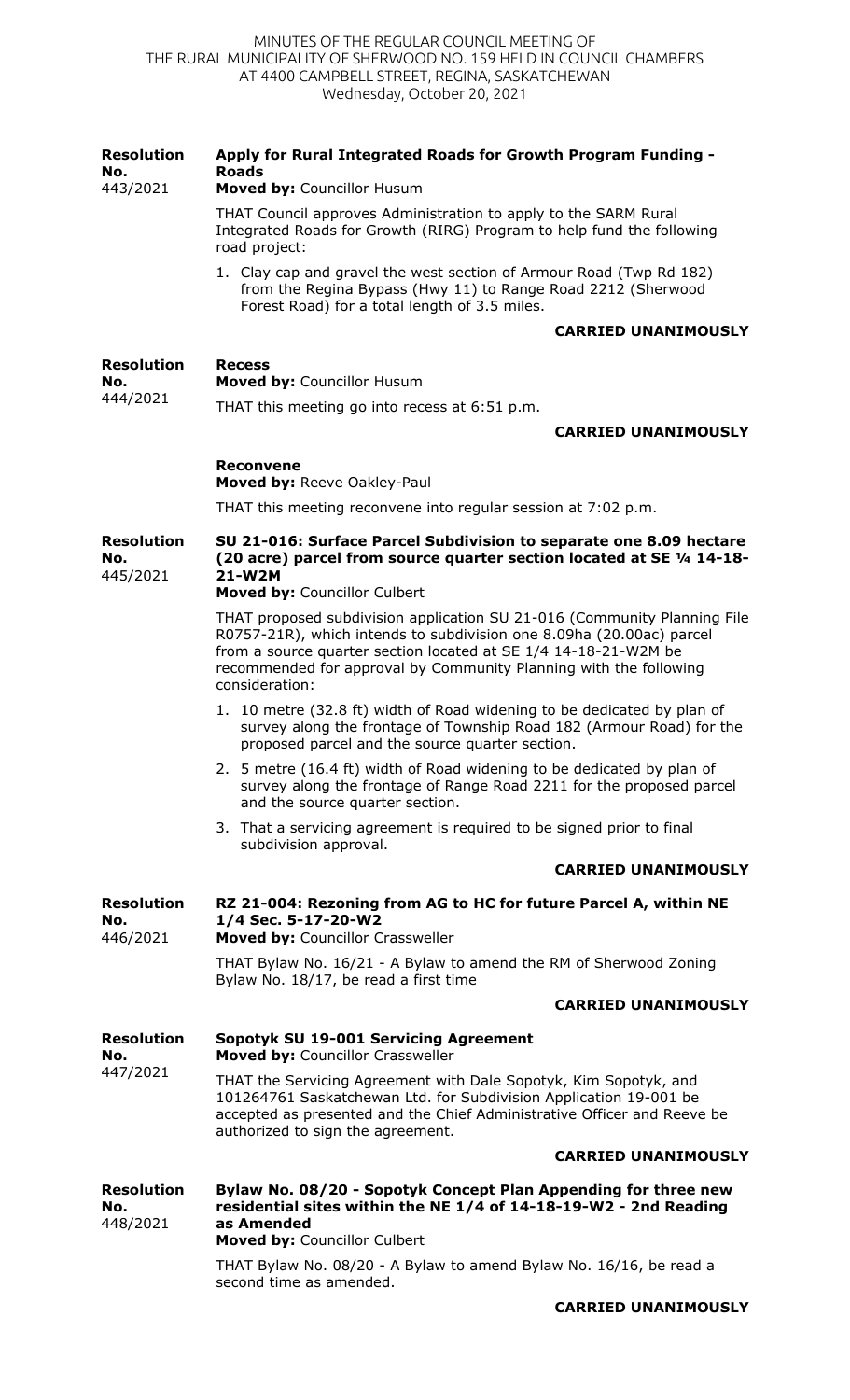| <b>Resolution</b><br>No.<br>449/2021 | Bylaw No. 08/20 - Sopotyk Concept Plan Appending for three new<br>residential sites within the NE 1/4 of 14-18-19-W2 - 3rd Reading as<br><b>Amended</b><br>Moved by: Councillor Culbert                                                             |
|--------------------------------------|-----------------------------------------------------------------------------------------------------------------------------------------------------------------------------------------------------------------------------------------------------|
|                                      | THAT Bylaw No. 08/20 - A Bylaw to amend Bylaw No. 16/16, be read a<br>third time as amended and hereby adopted.                                                                                                                                     |
|                                      | <b>CARRIED UNANIMOUSLY</b>                                                                                                                                                                                                                          |
| <b>Resolution</b><br>No.<br>450/2021 | Bylaw No. 08/20 - Sopotyk Concept Plan Appending for three new<br>residential sites within the NE 1/4 of 14-18-19-W2 - Waive the<br><b>Advertising Requirements</b><br>Moved by: Councillor Culbert                                                 |
|                                      | THAT as per Section 211 of The Planning and Development Act, 2007,<br>Council formally requests that the Minister waive the advertising<br>requirements of Bylaw No. 08/20 as the changes to the proposed bylaw<br>amendment are of a minor nature. |
|                                      | <b>CARRIED</b>                                                                                                                                                                                                                                      |
| <b>Resolution</b><br>No.             | <b>October.2021 - Administration Update</b><br>Moved by: Councillor Husum                                                                                                                                                                           |
| 451/2021                             | THAT the October.2021 Administration Update report be accepted as<br>information and filed.                                                                                                                                                         |
|                                      | <b>CARRIED UNANIMOUSLY</b>                                                                                                                                                                                                                          |
| <b>Resolution</b><br>No.<br>452/2021 | Tax Certificate Bylaw No. 15/21 - 1st Reading<br>Moved by: Councillor Culbert                                                                                                                                                                       |
|                                      | THAT Bylaw No. 15/21 - A Bylaw to Establish Fees for the Provision of Tax<br>Certificates and Other Assessment or Taxation Information, be read a first<br>time.                                                                                    |
|                                      | <b>CARRIED UNANIMOUSLY</b>                                                                                                                                                                                                                          |
| <b>Resolution</b><br>No.<br>453/2021 | Tax Certificate Bylaw No. 15/21 - 2nd Reading<br><b>Moved by: Councillor Husum</b>                                                                                                                                                                  |
|                                      | THAT Bylaw No. 15/21 - A Bylaw to Establish Fees for the Provision of Tax<br>Certificates and Other Assessment or Taxation Information, be read a<br>second time.                                                                                   |
|                                      | <b>CARRIED UNANIMOUSLY</b>                                                                                                                                                                                                                          |
| <b>Resolution</b><br>No.<br>454/2021 | Tax Certificate Bylaw No. 15/21 - Unanimous Consent for 3rd<br><b>Reading</b>                                                                                                                                                                       |
|                                      | Moved by: Councillor Wilke<br>THAT Bylaw No. 15/21 - A Bylaw to Establish Fees for the Provision of Tax                                                                                                                                             |
|                                      | Certificates and Other Assessment or Taxation Information, be given three<br>readings at this meeting.                                                                                                                                              |
|                                      | <b>CARRIED UNANIMOUSLY</b>                                                                                                                                                                                                                          |
| <b>Resolution</b><br>No.<br>455/2021 | Tax Certificate Bylaw No. 15/21 - 3rd Reading<br>Moved by: Councillor Reiger                                                                                                                                                                        |
|                                      | THAT Bylaw No. 15/21 - A Bylaw to Establish Fees for the Provision of Tax<br>Certificates and Other Assessment or Taxation Information, be read a third<br>time and hereby adopted.                                                                 |

## **CARRIED UNANIMOUSLY**